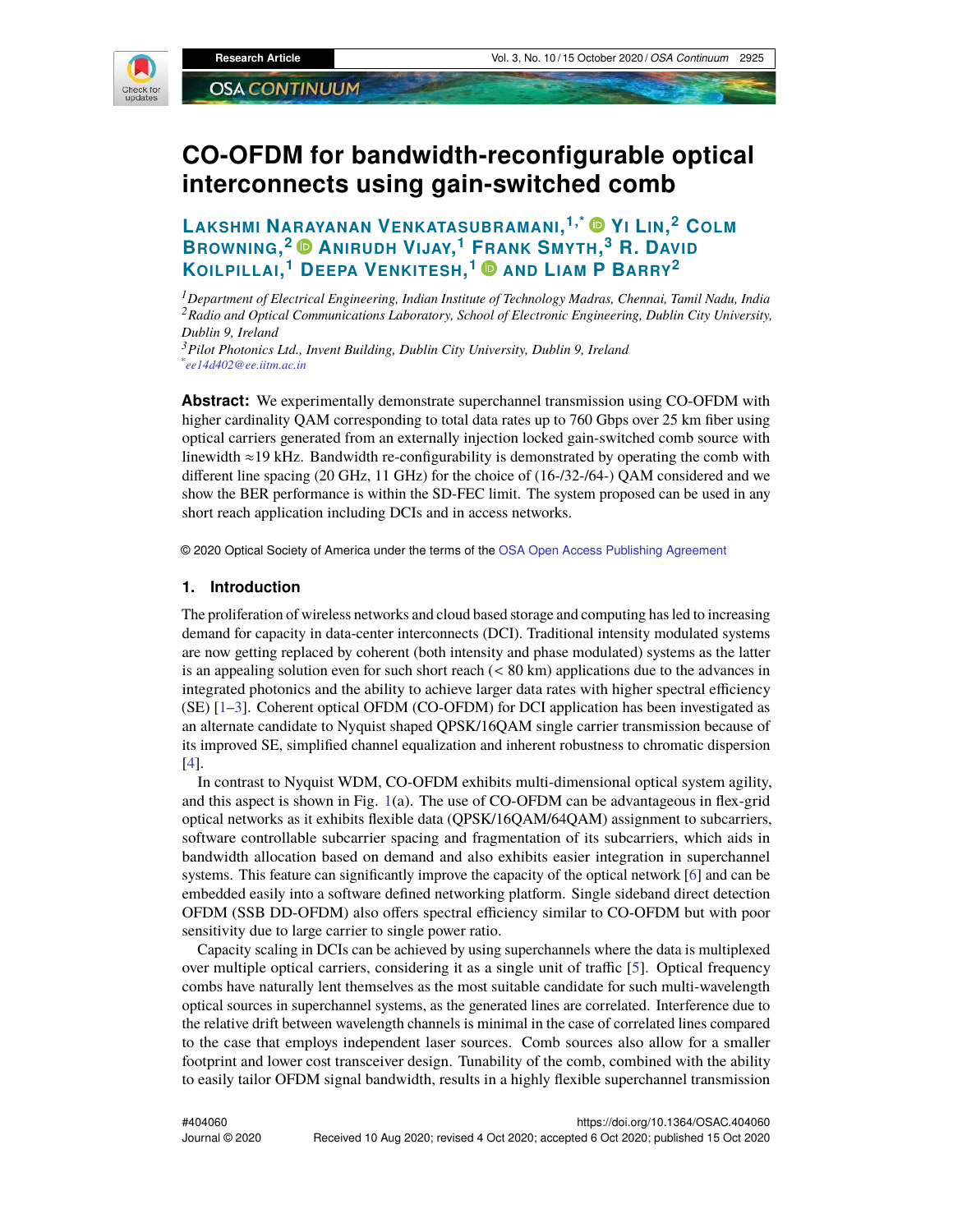

**Fig. 1.** (a) Multi-dimensional agility of coherent optical OFDM (b) OSNR penalty evaluated for a BER of  $1 \times 10^{-3}$  at various linewidth for systems employing 16/64QAM CO-OFDM and Nyquist shaped single carrier modulation with baseband sampling rate/symbol rate of 30 GS/s.

system. Frequency combs for Terabit/s transmission with CO-OFDM have been investigated in the past using comb generation based on cascaded intensity modulators [7–9]. However, such modulator based comb generators are bulky and expensive to the alternatives available in current deployments. Hence, comb sources that allows dense photonic integration are more advantageous from a practical and economic perspective. Sources based on mode locked lasers (MLL), gain-switching and Kerr combs are excellent options for photonic integration [10]. MLL based comb sources are typically used in the generation of all-optical OFDM signals [11]. In [12], authors have shown Terbit/s CO-OFDM using Kerr combs and to the best of our knowledge, there has been no demonstration of CO-OFDM with gain-switched combs (GSC).

We recently demonstrated the use of GSC for 16QAM CO-OFDM transmission over 25 km SMF [13]. Transmission of CO-OFDM with higher cardinality of the constellation points necessitate the comb lines to have lower linewidths to avoid significant deterioration due to phase noise [14]. The optical signal to noise ratio (OSNR) penalty as a function of linewidth for both 16/64QAM CO-OFDM and 16/64QAM Nyquist WDM signals at a baseband sampling rate of 30 GS/s and evaluated at a BER of  $1 \times 10^{-3}$  is shown in the Fig. 1(b). It can be seen that OSNR penalty for CO-OFDM systems is very large compared to the single carrier system and hence the effect of phase noise can be detrimental to the performance. It is obvious from Fig. 1(b) that the demonstration of CO-OFDM poses completely different challenges in comparison with single-carrier Nyquist shaped systems. The optical carrier should have low linewidth in-order to reduce the penalty due to phase noise in the case of CO-OFDM. In our demonstration, comb is formed by gain-switching a distributed feedback (DFB) laser. A master low-linewidth external cavity laser (ECL) is injected into the slave DFB laser to reduce the linewidth of the generated comb lines.

Previously, Nyquist WDM with GSC has been demonstrated in [15]. Here, we demonstrate that the generated GSC is a suitable source as a flexible optical superchannel transmitter by using 8 lines of the comb for the transmission of 608/760/480 Gbps using 16/32/64 QAM respectively over 25 km standard single mode fiber (SSMF). We show the flexibility of the comb spacing by choosing the free spectral range (FSR) of 20 GHz or 11 GHz for 16/32 QAM or 64 QAM respectively. We show that the received bit error rate (BER) falls below the 25% forward error correction (FEC) limit of  $3.8 \times 10^{-2}$ .

The paper is organized as follows: Section 2 presents details of the generation and characterization of the gain-switched comb, Section  $3 \& 4$  describes the details of the experimental setup and the results of the transmission of CO-OFDM superchannel and Section 5 concludes our findings.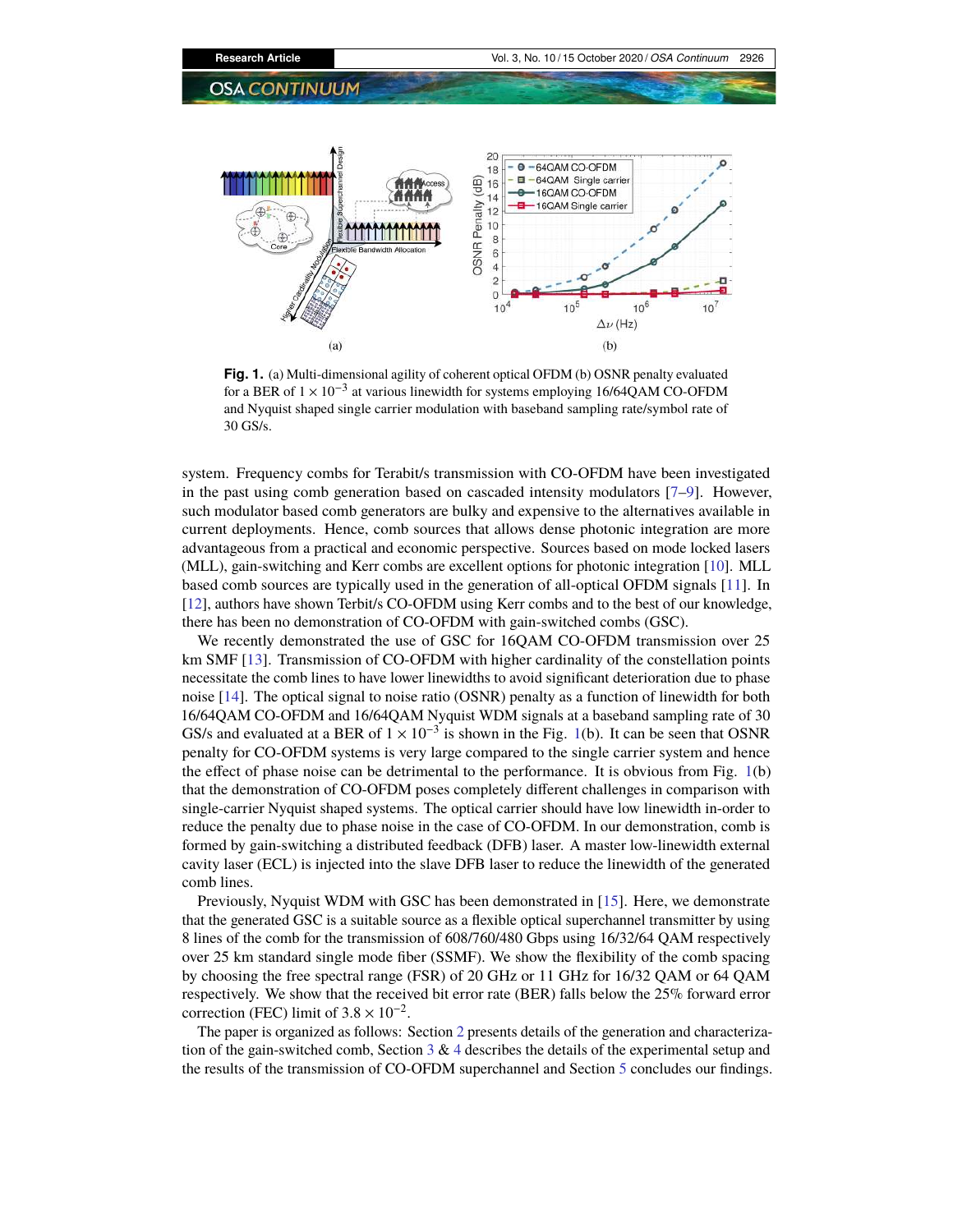

## **2. Gain-switched comb source**

Figure 2 shows the schematic of the gain-switched comb generation setup. Gain switching is achieved by driving the DFB slave laser diode (λ*slave* = 1549.978 *nm*) with a large sinusoidal signal (12 dBm, 2.52  $V_{pp}$ ), with the frequency  $f_{RF}$  corresponding to the desired comb spacing and with the DC bias current much larger than the threshold value  $(I_{th} = 12.5 \text{ mA})$  [16].



**Fig. 2.** Schematic of the gain-switched comb generation.

The spectrum of the generated comb with 20 GHz comb spacing is shown in Fig. 3(a). Increasing the driving voltage, increases the strength of the generated comb lines and in experiment, the allowed voltage is restricted by the allowed maximum ratings of the instruments. Due to the longer symbol duration  $(T_s)$  of the CO-OFDM system (4.5 ns for 19 GHz per comb line) compared to single carrier system ( $\approx$  52 ps 19GBd), the CO-OFDM system is more susceptible to phase noise and hence suffers performance degradation due to common phase error (CPE) and inter-carrier interference (ICI) [17]. Hence, it is necessary to use external injection with the gain-switched DFB laser from a source with lower linewidth. It is also necessary to estimate the linewidth of the comb before and after injection of the master and here, we use the FM-noise spectrum method. An external cavity laser (ECL, Agilent N7711A, λ*slave* = 1549.988 *nm*) with linewidth of  $\approx$  19 KHz is used as the master laser to injection lock the gain-switched laser through a polarization controller and circulator, thereby establishing coherence and transferring the phase noise of the master laser to the gain-switched slave laser.



**Fig. 3.** (a) Output spectrum of the injection locked gain-switched comb (b) FM-noise spectrum of the master laser and that of a comb line before and after the injection.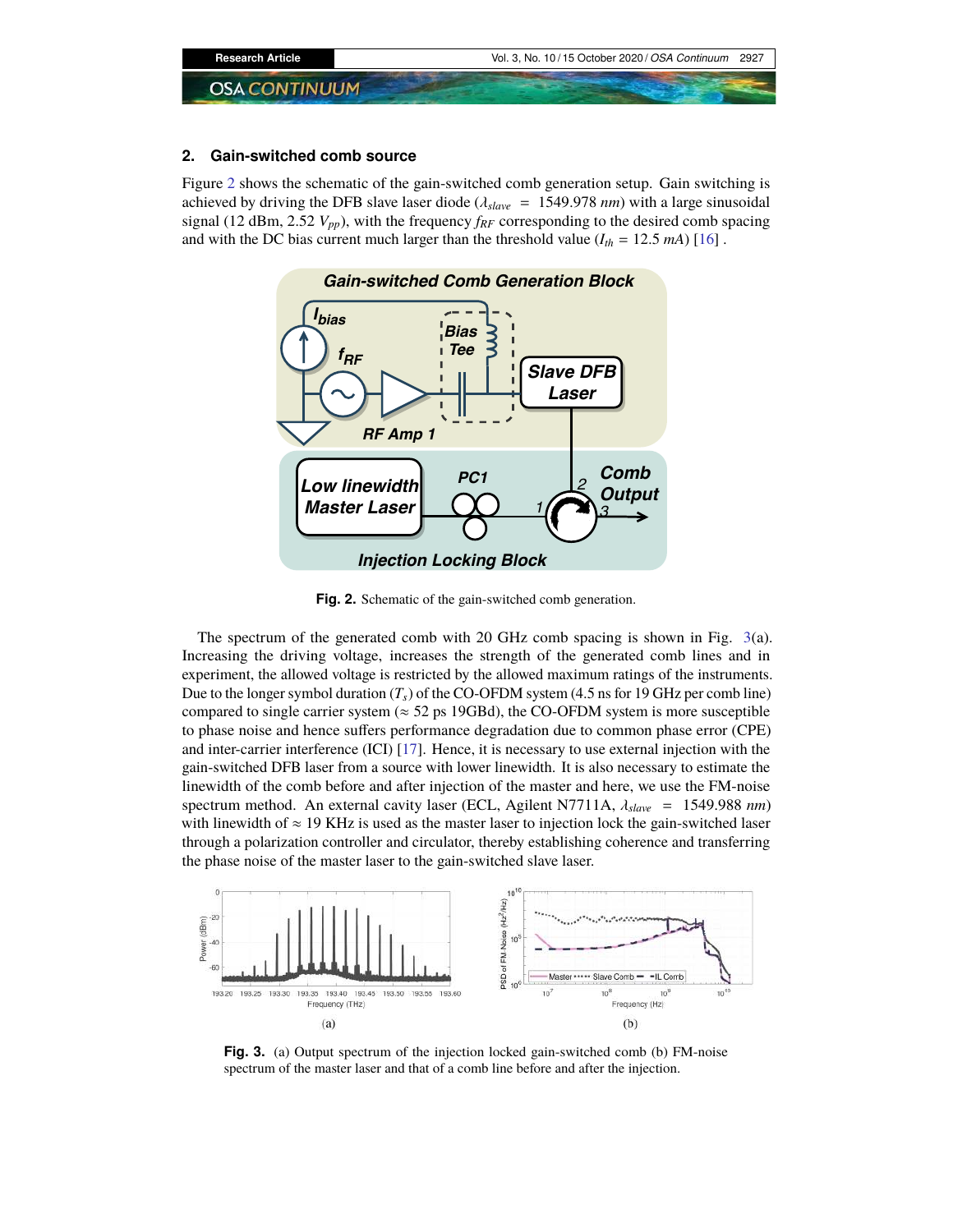Polarization controllers are used to align the polarization state of the injected master laser to that of the laser to the gain-switched slave laser. One of the comb lines is filtered (193.4162 THz) using a Yenista filter (XTM-50, bandwidth  $= 10$  GHz) and the FM-noise spectra of the master and that of the line before and after injection locking (IL) is shown in Fig. 3(b). We used the standard coherent technique to measure the FM noise spectrum [18]. The estimated linewidth value of the master from the FM-noise measurement is about 19 kHz while that of the comb lines before injection of the master is about 31 MHz. The FM-noise of the comb lines approaches the same value as the master laser after injection. The increase in the FM-noise at higher frequencies is due to the noise floor of our measurement technique and is determined by photodiode noise and the quantization noise of the real time scope used for signal capture.

### **3. Experimental setup**

The schematic of the experimental setup used to perform the transmission of CO-OFDM data, using the GSC, with fiber transmission is shown in the Fig. 4. An optical comb source with FSR of 20 GHz was used for modulating the lines with 16QAM and 32QAM CO-OFDM signals. The RF oscillator frequency was then tuned from 20 GHz to 11 GHz to generate comb lines with an FSR of 11 GHz for 64QAM CO-OFDM. The generated low linewidth comb is first sent to a wavelength selective switch (WSS, Finisar Waveshaper 4000S) to filter out desired lines ofinterest, which were then amplified using a PriTel in-line erbium doped fiber amplifier (EDFA 1) to overcome filtering and insertion losses of the transmitter before the optical modulation, followed by a Santec 2 nm bandpass filter (BPF 1) to reduce the out-of-band amplified spontaneous noise (ASE). The amplified signal is then fed as the carrier source to the IQ modulator. In the baseband offline signal generation at the transmitter, a PRBS-15 bit sequence is mapped to symbols of the desired modulation format.



**Fig. 4.** Schematic of the experimental setup to perform the transmission of 16/32/64QAM CO-OFDM with injection locked gain switched comb.

The serial information data is then converted to parallel streams and is used to modulate the subcarriers of interest. Eight subcarriers loaded with known symbols, designated as pilot symbols, are interspersed across the other information subcarriers and are used for phase noise correction. Figure 5 shows the pictorial representation of such a scheme where, the dots in green show the pilot symbols interspersed across the subcarriers. The frequency domain data is then converted to time domain samples by performing a 128 point IFFT operation. A cyclic prefix of eight samples is added to the end of every OFDM symbol to account for the inter symbol interference (ISI) caused due to chromatic dispersion. The first few symbols are designated as training symbols and are shown as blue dots in Fig. 5, which is used for channel estimation and equalization in the receiver. These parallel time domain samples are then converted to serial data followed by hard clipping to reduce the effect of nonlinearity during the fiber transmission.The spectrum of the generated baseband signal for 16QAM and 64QAM data with 19 GHz and 10 GHz bandwidth respectively is shown in Fig. 6. The use of unfiltered CO-OFDM results is a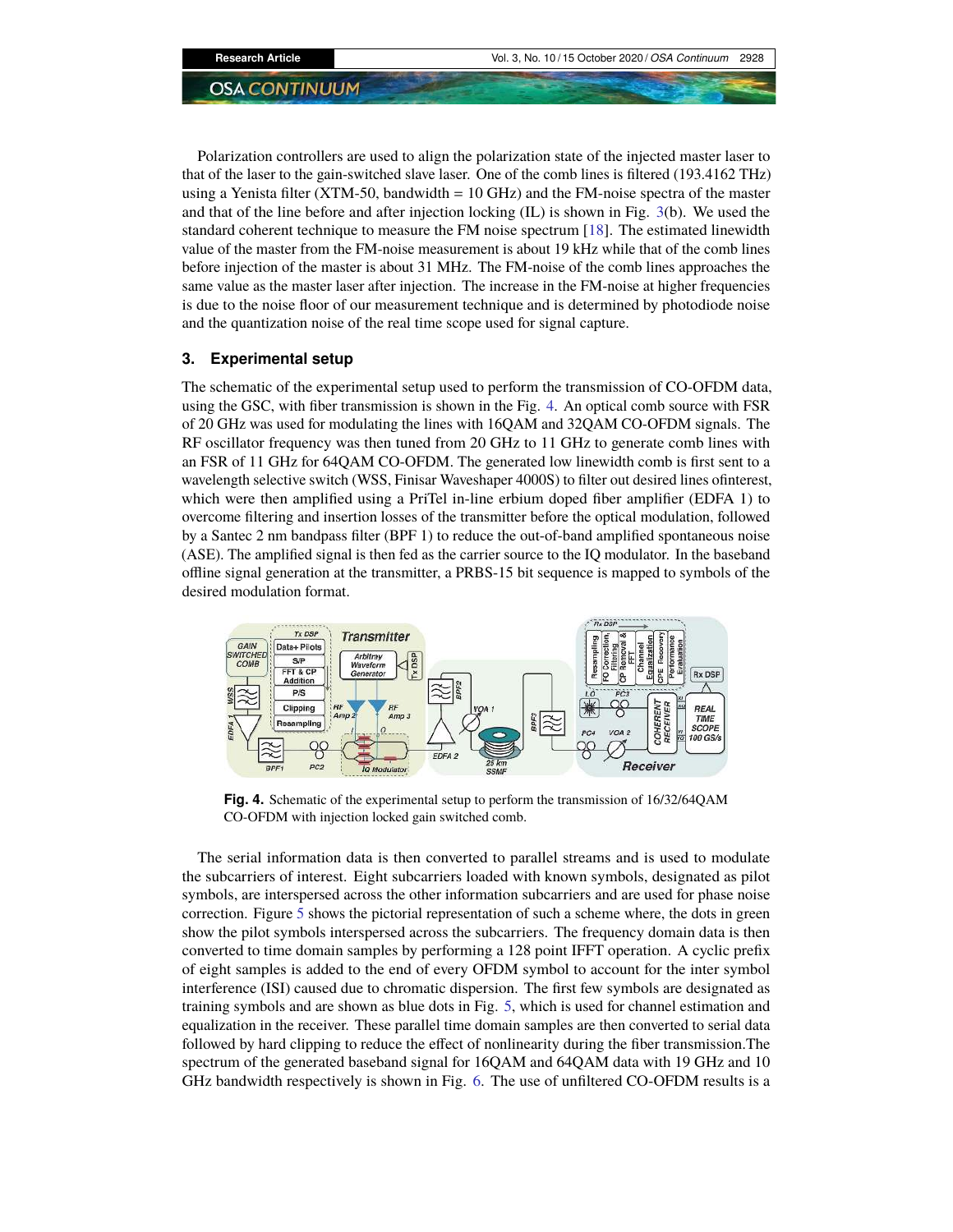

spillover outside the designated bandwidth, resulting in a cross talk between the neighboring channels. This is avoided by using a 1 GHz guard band. Seamless CO-OFDM band stitching is possible with the use of filtered OFDM. The generated digital time domain samples are 3x upsampled and are fed to high-speed Keysight arbitrary waveform generator (AWG, 90 GSa/s) and the output electrical I and Q channels drives the Fujitsu IQ modulator (FTM 7961EX/302, 22 GHz bandwidth) where the generated electrical data modulates each of the optical comb lines.



**Fig. 5.** Time and frequency distribution of OFDM symbols including the training symbols and pilot symbols.



**Fig. 6.** Baseband spectrum of the generated (a) 16QAM CO-OFDM signal (19 GHz bandwidth) and (b) 64QAM CO-OFDM signal (10 GHz bandwidth).

In all the demonstrations, we had used 8 comb lines and due to limited infrastructure, the same data was used for modulating all the comb lines. The modulated signal is then amplified using a booster amplifier (EDFA 2, Alnair) followed by a Santec 2 nm filter (BPF 2) to reduce the out-of-band ASE and is then transmitted over 25 km SSMF. The channel of interest is first filtered using a Yenista bandwidth tunable band-pass filter (BPF 3) and is then fed to a coherent receiver (Fujitsu, FIM24721) using a low linewidth (≈10 kHz) fiber laser (NKT Photonics) as a local oscillator. The RF signal after the photo-detection is then fed to the high-speed Tektronix ADC (100 GS/s, 33 GHz) and the digitized data is collected for offline post-processing as detailed in [19].

The captured data is first corrected for frequency offset using the fourth power periodogram technique and is then re-sampled from 100 GSa/s to 30 GSa/s. The resampled data sequence is then correlated with one frame of the transmitted OFDM symbol to locate the start of each frame. One frame in each data set is parallelized followed by CP removal and is then converted from time domain to frequency domain by performing a 128-point FFT operation. Channel estimation is performed using the first ten symbols of both transmitted and received frame. Channel equalization is performed over the frequency domain information symbols. Pilot aided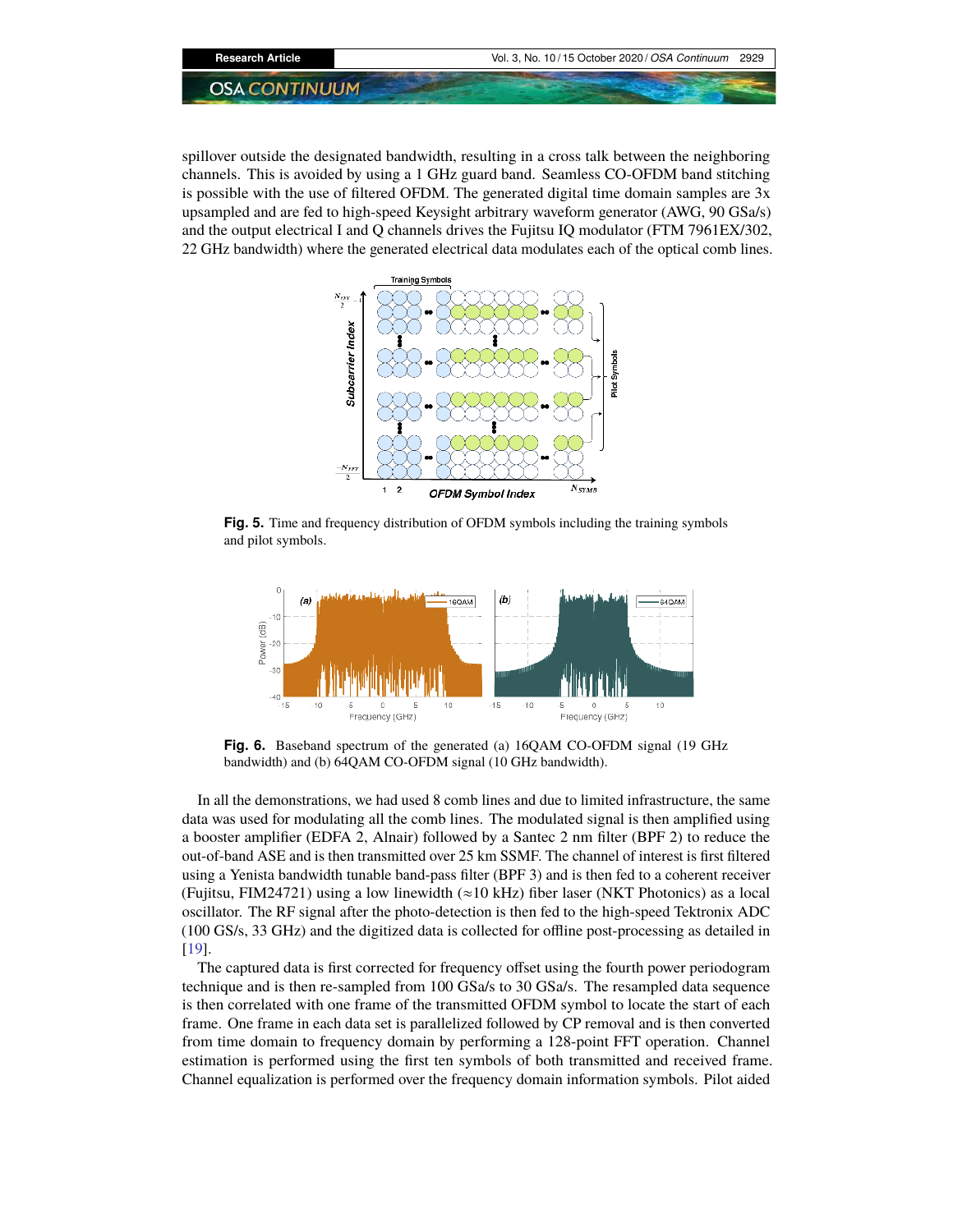common phase error (CPE) estimation is performed using the transmitted pilot symbols to correct for the effect of phase noise and the corrected data symbols are then mapped back to bit sequences. Performance is then evaluated from the processed symbols and bits by estimating the bit error rate (BER), error vector magnitude (EVM) and the mutual information (MI). Unlike for Nyquist WDM, no explicit/additional dispersion compensation was performed during the DSP, which accentuates the advantageous implicit compensation of dispersion in CO-OFDM system.

With the use of advanced channel decoders with soft-decision inputs, the MI value gives the maximum achievable rate in the system.  $M I(X;Y)$  represents the amount of information about X that is contained in Y given that X is transmitted. Assuming that X and Y are discrete random variables and the symbols transmitted (with modulation order M) are uniformly distributed, MI is calculated as follows

$$
MI(X;Y) = \sum_{m=1}^{M} \sum_{Y} \frac{1}{M} p_{Y|X}(y|x_m) \log_2 \left[ \frac{p_{Y|X}(y|x_m)}{p_Y(y)} \right],
$$
 (1)

where  $p_{Y|X}(y|x_m)$  is a conditional probability mass function (pmf) of a received symbol  $y \in Y$  for the  $m<sup>th</sup>$  transmitted symbol  $x_m \in X$  and  $p_Y(y)$  is the pmf of the received symbols [20] and in this paper it is evaluated as explained in [21].

#### **4. Results and discussion**

The comb is generated using 8 lines (193.3161 THz +  $n \times 0.020$  THz, n = 0 to 7) of the injection locked GSC with 20 GHz FSR. Gain flattening of the comb with WSS is performed by attenuating the center comb lines relative to the power of the outer lines and subsequent amplification as discussed in the previous section. The optical carrier to noise ratio (OCNR) of the gain flattened lines after WSS is measured to be >31 dB, which is good enough to be used at the transmitter for coherent systems. The OFDM data is generated with 16QAM/32QAM modulation with a baseband sampling rate of 30 GS/s and occupying a bandwidth of 19 GHz. The spectrum of the gain-flattened comb lines and with the 16QAM modulated signal is shown in Fig. 7.

Additionally, a tunable optical (BPF3) is used to select the channel of interest prior to coherent detection. The power of the received superchannel was about -27 dBm. The data rate per channel with 16QAM CO-OFDM is 76 Gbps and the total data rate of the entire superchannel is 608 Gbps with a spectral efficiency of 3.57 b/s/Hz. The spectral efficiency is calculated with the OFDM parameters as follows

$$
SE(bits/sec/Hz) = \frac{N_{FFT}}{N_{FFT} + N_{CP}} \times \frac{Total Data Rate}{Number of channels \times Comb FSR}.
$$
 (2)

The factor  $\frac{N_{FFT}}{N_{FFT}+N_{CP}}$  is added to account for the overhead due to the cyclic prefix. The data rate per channel with 32QAM CO-OFDM is 95 Gbps and the net data rate of the entire superchannel is 760 Gbps with a SE of 4.47 b/s/Hz.

Nonlinear effects play a critical role in deciding the performance and hence we first optimize the power launched into the fiber. We vary the launched power for both the 16QAM modulated comb and the 32QAM modulated comb as shown in Fig. 8(a) and in Fig. 8(b) respectively.

As expected, the performance improves with an increase in launched power up to the optimal launch power (found to be -1 dBm for both the cases) as the signal to noise ratio improves. With optical launch power increased above this point, distortion due to optical nonlinearities increases, and hence the performance degrades.

Figure 9(a) and (b) show the BER performances of the transmitted 608 Gbps 16QAM and 760 Gbps 32QAM CO-OFDM superchannel versus the sub-channel index, where the optical launch power was set to -1 dBm. The observed BER performance is well within the limits of standard SD-FEC BER limit of  $3.8 \times 10^{-2}$  for both these transmission cases. Figure 9(a) and (b)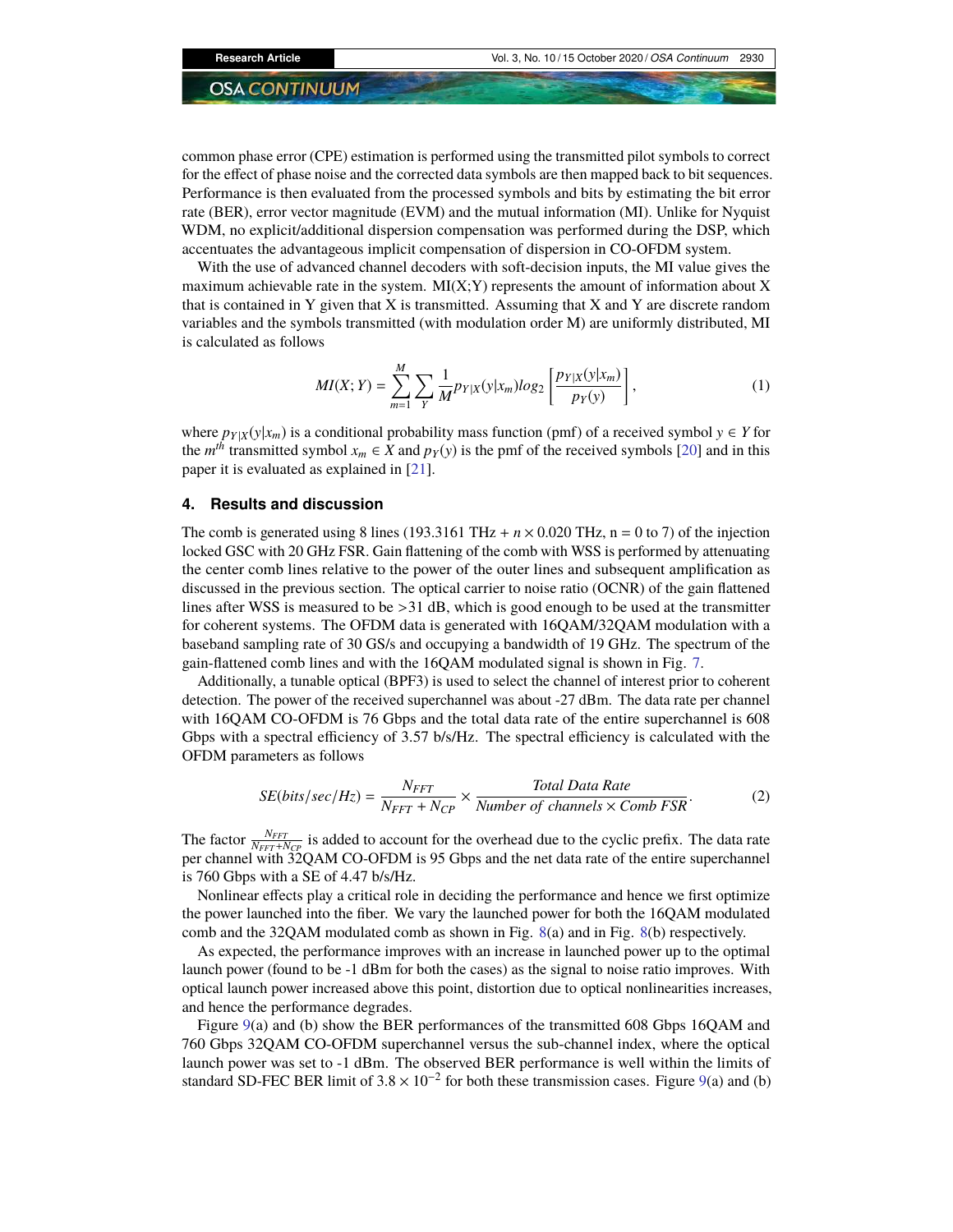

**Fig. 7.** Spectrum of the 8 channel 608 Gbps 16QAM CO-OFDM superchannel.



**Fig. 8.** Launched power optimization performed for 8 channel 16QAM CO-OFDM transmission showing BER and EVM vs launched power (b) Launched power optimization performed for 8 channel 32QAM CO-OFDM transmission showing BER and EVM vs launched power.

also show the MI performance and it is found to be >3.9 bits/symbols and >4.6 bits/symbols for 16QAM and 32 QAM respectively. The above results indicate the capability and scalability of the GSC for the transmission of data with higher order modulation format for a given comb spacing. In order to elucidate the reconfigurability, the injection locked comb is reconfigured to generate 8 lines with 11 GHz FSR. The OFDM data is generated with 64QAM modulation with a baseband sampling rate of 30 GS/s and a signal bandwidth of 10 GHz. Gain flattening and channel selection is performed in the same manner as in the previous transmission cases. The modulated superhannel, which has a total power of -3.5 dBm, is launched into 25 km SMF and the received power per channel at the coherent receiver was about -26 dBm. The data rate per channel with 64QAM CO-OFDM is 60 Gbps and the total data rate of the entire superchannel is 480 Gbps with a spectral efficiency of 5.13 b/s/Hz. Figure 9(c) shows the BER performance of the transmitted superchannel versus the sub-channel index. The observed BER performance is well within the limits of standard SD-FEC BER of  $3.8 \times 10^{-2}$ . Figure 9(c) also shows the mutual information performance versus the sub-channel index of the 64QAM CO-OFDM superchannel transmission. The mutual information across the sub-channels observed is >5.5 bits/symbols.

Table 1 shows the consolidated key parameters such as modulation format, comb spacing/ free spectral range (FSR), total data rate (R), MI and SE of the coherent optical OFDM with the injection locked GSC.

Results with 64QAM CO-OFDM indicates the ability of GSC with CO-OFDM to provide a platform for highly spectrally efficient and highly flexible optical interconnects just by changing the comb spacing and by using appropriate modulation format. The choice of low bandwidth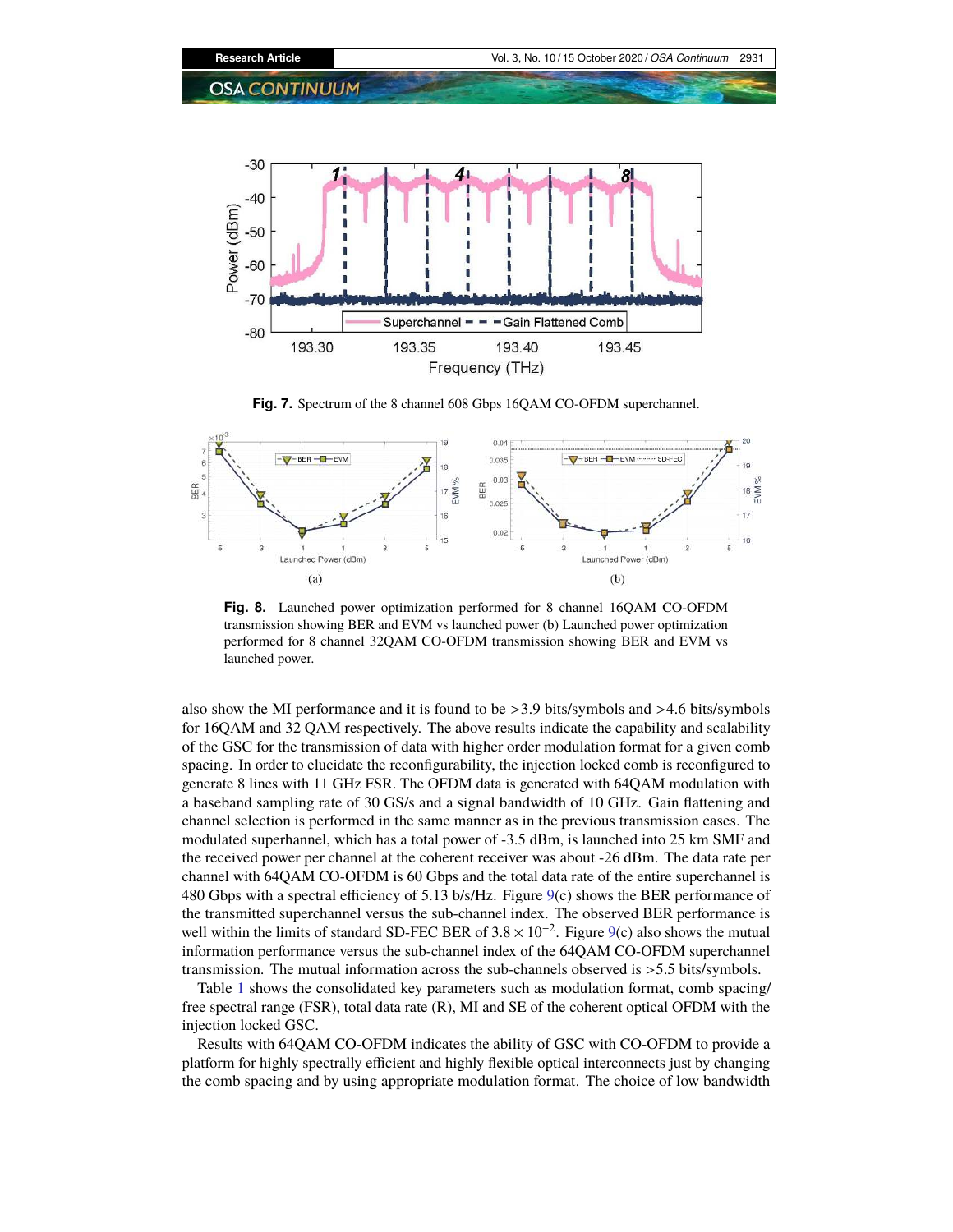

**Fig. 9.** BER performance and corresponding constellation diagram (CH4 data) of (a) 608 Gbps 16QAM CO-OFDM data (b) 760 Gbps 32QAM CO-OFDM data and (c) 480 Gbps 64QAM data at every channel of the three superchannel configurations.

| Table 1. CO-OFDM with GSC Results |           |         |                  |                 |
|-----------------------------------|-----------|---------|------------------|-----------------|
| Modulation format                 | FSR (GHz) | R(Gbps) | MI (bits/Symbol) | SE (b/s/Hz/pol) |
| 16 OAM                            | 20        | 608     | >3.9             | 3.57            |
| 32 OAM                            | 20        | 760     | >4.6             | 4.47            |
| 64 OAM                            |           | 480     | > 5.5            | 5.13            |

occupancy of 64QAM is due to the fact that higher order QAM would demand higher receiver power and larger signal to noise ratio. The coherent receiver used in the experiment exhibited a relatively low saturation power of -26 dBm, thus restricting operation at increased received powers. Better performance and a possibility for the use of higher order modulation (above 64QAM) are expected with larger received power. The transmission results were taken over 25 km SMF to show the performance for an application to a short reach system. MI values measured for each case indicate that the transmission when used with an appropriate rate of forward error correction codes will ensure sufficient performance. The number of sub-channels used within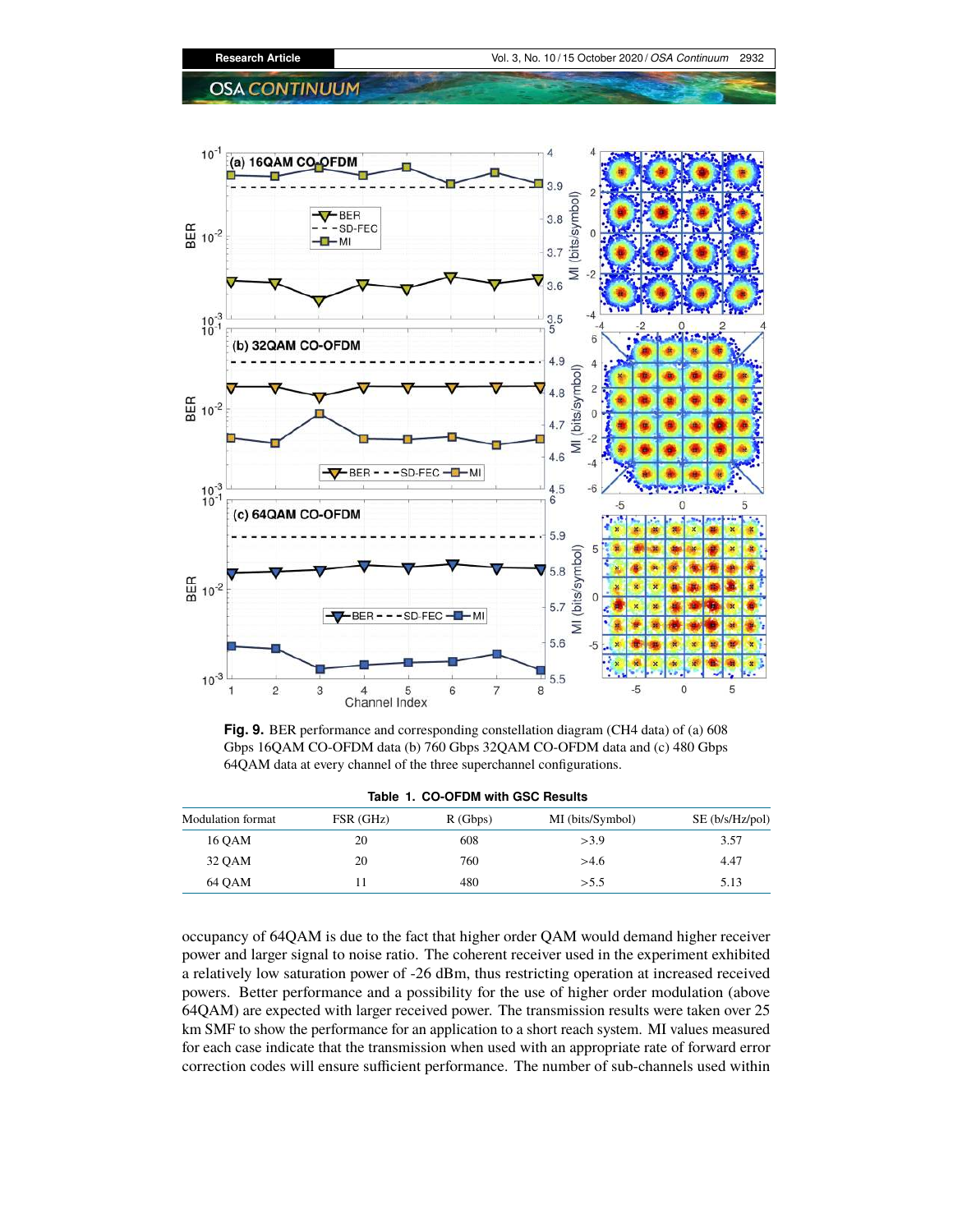the superchannel is dictated by the comb spacing, the modulation format used, and the power budget after gain flattening. The number of comb lines is decided by the gain switching process and comb expansion after that. Comb lines covering the C-band with good OCNRs has been already demonstrated [22] and hence the comb source itself does not pose a limitation in the C-band operation.

### **5. Conclusion**

We demonstrate the transmission of greater than 400 Gbps (and up to 760 Gbps) spectrally efficient CO-OFDM data over 25 km SMF using injection locked gain switched-comb source. We also report the reduction in the linewidth of the generated optical comb lines to  $\approx 19$  kHz after injection, which is a key parameter when using advanced modulation formats and in phase noise less tolerant CO-OFDM systems. The ability of GSC with CO-OFDM in providing a platform for highly flexible interconnects is demonstrated by transmitting data at 608/760 Gbps 16QAM/32QAM data and at 480 Gbps 64QAM data using different combs with FSR's of 20 GHz and 11 GHz respectively. The key benefit of injection locking of a low linewidth master to that of the DFB slave is elucidated by using modulation order of higher cardinality. Although the demonstrations shown here were carried out using a GSC using discrete components, we are working on a photonic integrated comb source [23] to realize small form factor modules. Ability of scalable and flexible optical interconnects and with capability of photonic integration to produce small form factor modules makes GSC with CO-OFDM a very strong and potential candidate in the emerging coherent short reach systems such as metro DCIs.

# **Funding**

Science Foundation Ireland (CONNECT 13/RC/2077, EEMC2 (18/EP-SRC/3591), IPIC2 (12/RC/2276-P2), Research Infrastructure Award (16/RI/3698)); Government of India (VAJRA Scheme (VJR/2017/000)); Ministry of Electronics and Information Technology (No. 1(10)2016- EMCD); Ministry of Human Resource Development; Enterprise Ireland: Disruptive Technology Innovation Fund (164576/RR 164577/RF); EU H2020 Research and Innovation Programme (Grant Agreement No 881158).

#### **Disclosures**

The authors declare no conflicts of interest.

#### **References**

- 1. J.-P. Elbers, N. Eiselt, A. Dochhan, D. Rafique, and H. Grießer, "PAM4 vs coherent for DCI applications," in *Advanced Photonics 2017 (IPR, NOMA, Sensors, Networks, SPPCom, PS)*, (Optical Society of America, 2017), p. SpTh2D.1.
- 2. E. Maniloff, S. Gareau, and M. Moyer, "400G and beyond: Coherent evolution to high-capacity inter data center links," in *Optical Fiber Communication Conference (OFC) 2019*, (2019), p. M3H.4.
- 3. J. Cheng, C. Xie, Y. Chen, X. Chen, M. Tang, and S. Fu, "Comparison of coherent and IMDD transceivers for intra datacenter optical interconnects," in *Optical Fiber Communication Conference (OFC) 2019*, (2019), p. W1F.2.
- 4. C. Bluemm, M. Schaedler, M. Kuschnerov, F. Pittalà, and C. Xie, "Single carrier vs. OFDM for coherent 600Gb/s data centre interconnects with nonlinear equalization," in *Optical Fiber Communication Conference (OFC) 2019*, (Optical Society of America, 2019), p. M3H.3.
- 5. P. J. Winzer, D. T. Neilson, and A. R. Chraplyvy, "Fiber-optic transmission and networking: the previous 20 and the next 20 years," Opt. Express **26**(18), 24190–24239 (2018).
- 6. K. Roberts, Q. Zhuge, I. Monga, S. Gareau, and C. Laperle, "Beyond 100 Gb/s: capacity, flexibility, and network optimization [invited]," J. Opt. Commun. Netw. **9**(4), C12–C23 (2017).
- 7. X. Yi, N. K. Fontaine, R. P. Scott, and S. J. B. Yoo, "Tb/s coherent optical OFDM systems enabled by optical frequency combs," J. Lightwave Technol. **28**(14), 2054–2061 (2010).
- 8. S. Chandrasekhar and X. Liu, "OFDM based superchannel transmission technology," J. Lightwave Technol. **30**(24), 3816–3823 (2012).